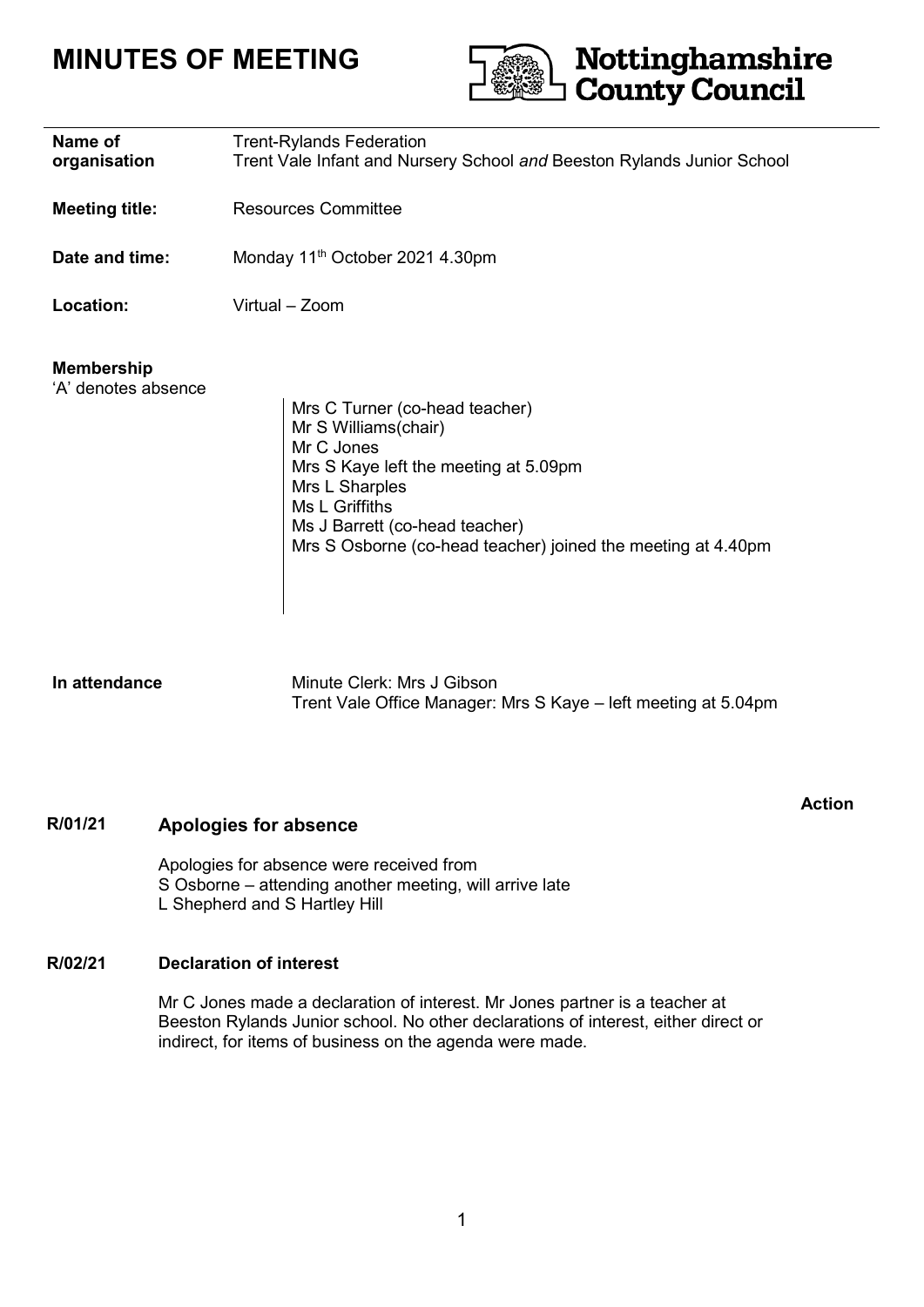#### **R/03/21** *Agreement of minutes from previous meeting – 25th May 2021*

*The minutes of the summer term meeting held on 25 05 2021 having been previously circulated were agreed by the chair and agreed as signed, due to social distancing.*

#### **R/04/21 MATTERS ARISING**

### **BRJS School Fund Audit**

The audit has been completed and emailed to NCC Finance.

### **R/05/21 FINANCE 2020-22 medium term budget**

### - **Completion of 2020-21 budget i. TV**

SK advised the reforecast has been completed with Vickie Lievesley and the current prediction is a £21,318 deficit.

The income has been impacted by very low nursery numbers; with covid parents felt it was not the right time to switch children to a new environment.

A pay increase of 1.75% for support staff has been added to the budget. In Jan/Feb there was a pay freeze, subsequently this proposed increase has been announced with no indication of funding to cover it.

School have received complaints regarding trees in the nursery garden bordering Grenville Road and £1200 has been spent on this work along with 2K repairs on playground equipment.

Continued increase in cleaning cost due to covid; the annual budget for this has been spent within the first term.

SK advised the playground repairs can be switched to DFC funding. 6k is received annually and this work would qualify as an improvement under the terms of spending. This funding is usually spent on ICT so would limit expenditure on this. **A governor queried existing allocations of this amount.** SK advised 2k had been spent on laptops and an electronic entry system with 4k not allocated. **The chair invited comments. A governor queried the normal spend and at this stage could anything be foreseen.** CT advised both schools are better equipped with ICT than they have been for years. Jodie Lopez has secured free ICT equipment from TTS; they are asking for a podcast and feedback in return. SK advised next year some smartboards may need to be replaced, any remaining DFC funding from this year can be carried forward to next year's budget.

### **The chair asked for a vote on approval – the governing body approved**

### **ii. BRJS**

JG advised the reforecast with Vickie Lievesley is booked this Thursday, an update can be sent following this. Currently the predicted c/f is £56,764 and has been committed to review of staffing structure 2022/23. Have £26,500 committed in the budget for the sports field fencing/trim trail that needs reviewing. No grant is available for the fence so this will not be going ahead. **Governors discussed and**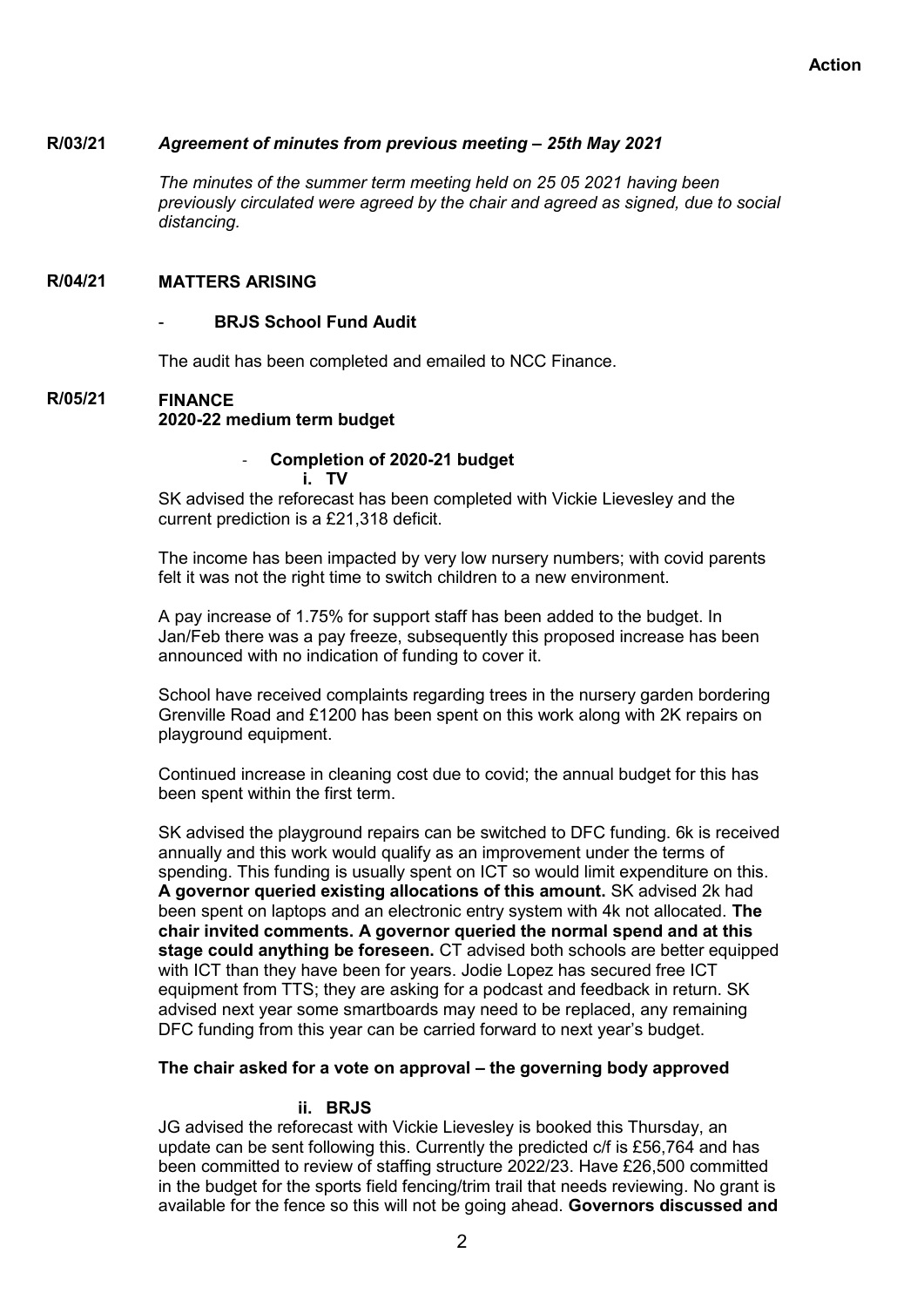**it was agreed a decision would be taken following the budget reforecast. JG to provide feedback and this will be taken for discussion at the full govs meeting if necessary.**

### - **Approval of virements i. TV**

£2041 building and maintenance revenue budget to DFC.

**ii. BRJS** 

£880 to furniture not in original budget

### **The governing body approved**

### - **JM Support (new agenda item added)**

Happy JM is to provide support. Daily rate is £400 per day with up to 15 sessions. Have had 3 sessions with a 4<sup>th</sup> booked in and a possible  $5<sup>th</sup>$  in December. Bearing in mind the budget is it now the right time to move forward as the new SLT team with their plans. **Governors discussed and questioned issues around this including costs met between both schools, anticipated support required, allocating amount to each schools budget, other support available SIP advisor/mentor from another school/family of heads and flexible support.** 

**The governing body agreed 6k split across the Federation to use flexibly.**

### - **School Fund – funds available and audit**

**i. TV** 

The balance stands at £721.34, commission has been received from the school photographer and story books for the classrooms have been purchased.

### **ii. BRJS**

The balance stands at £910.91 and was audited in the summer.

#### **R/06/21 INVENTORY – TV then BRJS**

### *Items to be disposed of*

The ICT suite has been decommissioned at TV - 13 iPads + MacBook. 8 PCs + monitors. Also an old camera, laptop and laminator.

The smartboards and projectors have been replaced in 5 classrooms at BRJS. Since then we have received a request for an old smartboard and projector to be re-sited in the TA area. Hancox IT are looking at this and will advise if possible. Have left all 5 of each on the list as if this is not possible they will need disposing of with the other equipment due to lack of storage space. **JG**

### **The governing body approved**

### *Items to be devalued*

There were no items to be devalued at either school

#### **R/07/21 GDPR**

### **Explore external support companies**

JM had been looking into this and has information for one company looking at data mapping and data protection compliance. There is a zoom meeting on Thursday, reservations around the potential cost.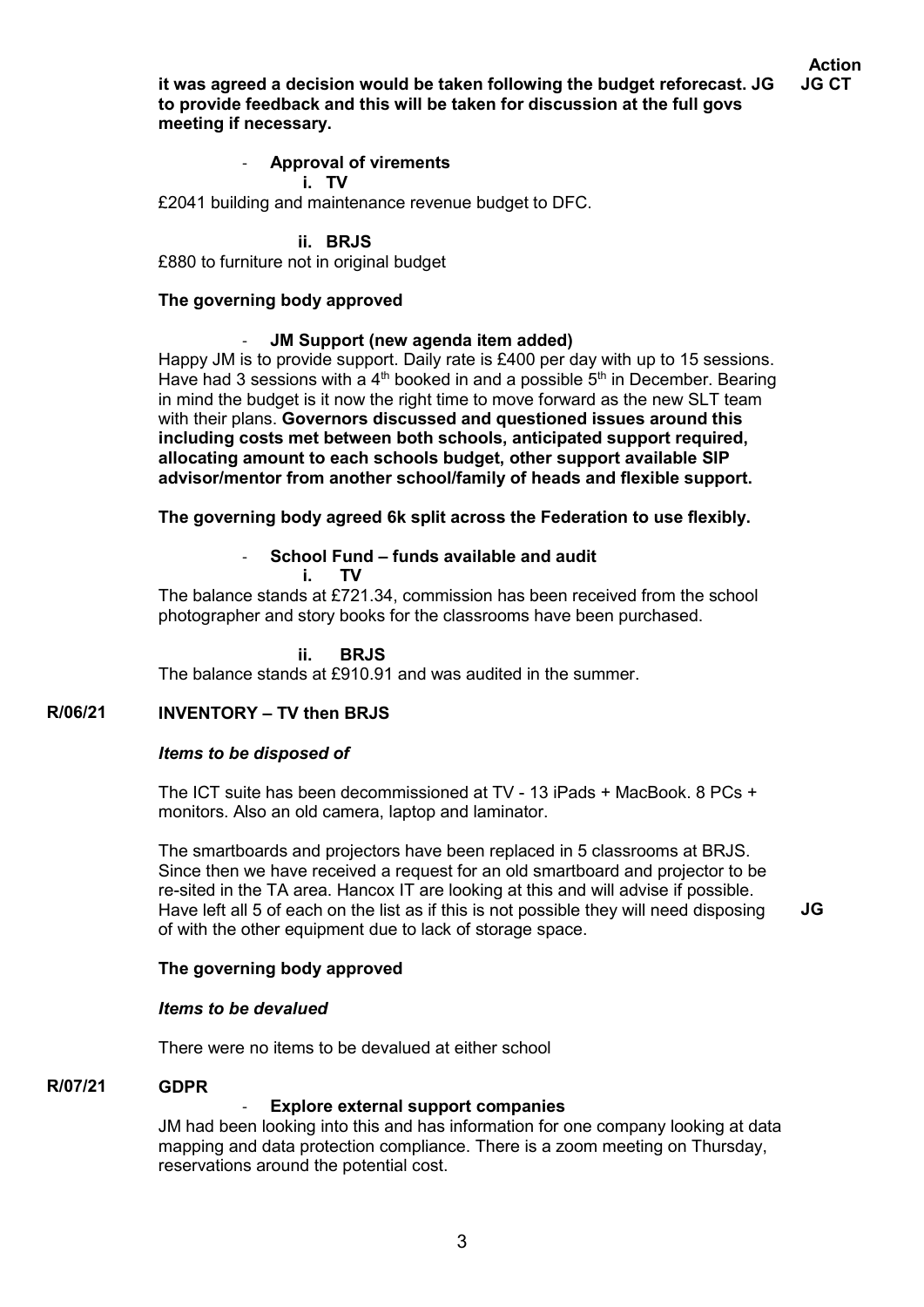**A governor queried if school have a DPO and toolkit.** School do have both, all is ok when everything is running smoothly, a lot of time is taken up when investigation is needed. **A governor advised a business manager within their workplace acts as an ADPO visiting schools to support GDPR within the city.**  CT asked if the information could be emailed to her – agreed. **Governors discussed and questioned assessment of risks and costs, checking with colleagues in the family of school for their processes and the data protection for schools service run by the County Council, the details of this were passed to CT.**

**CT**

**LG**

#### **R/08/21 PERSONNEL ISSUES**

None currently, however have been looking at leadership and financial support. Propose asking Vickie Lievesley to provide ½ a day support for this. **Governors discussed the benefits.**

### **The governing body approved .5 day consultancy for VL**

#### **R/09/21 APPRAISAL**

### - **Headteacher - objective setting**

Wendy Wheldon along with Chris Jones and Lisa Shepherd have agreed objectives based on SIP, these will feed into staff appraisals. **A governor queried if all 3 co-heads are happy with their objectives,** they confirmed they were.

### - **Teaching staff annual reviews**

This has been completed by JM

### - **Teaching staff objectives**

These are based on the headteachers objectives. Have worked on them with JM and also have a meeting with Wendy Wheeldon booked. **A governor asked the appraisals be looked at from a quality perspective; the personal development section be completed by heads and passed to CT**

#### **R/10/21 HEALTH AND SAFETY**

### - **Autumn Term health and safety visit**

### - **Health and safety governor**

S Hartley-Hill is the new H&S governor. CJ is currently using a personal email to contact her and will share this with CT & SW. **A governor queried the use of personal email and advised it would need to move to the school email for GDPR purposes. A governor queried when the next visit will take place,** this will be arranged during the Autumn Term.

**CT**

**CT**

### - **Latest Covid-19 Risk Assessment**

### - **Outbreak management plan**

The latest version of these are on the governor hub. **A governor queried if there were any significant changes**. The OBMP would be implemented if there were 5 cases within school that related to each other. With regards to covid school is somewhere between the stages of covid outbreak and no covid. At the Junior school star assembly takes place outside, weather permitting, or over zoom. At the Infant school assembly is over zoom. The schools are now mixing more with Junior's spit between lower and upper school and Infant's split between early years and KS1. School will open up more as it can in slow steps, it's not back to normal yet but not in bubbles either.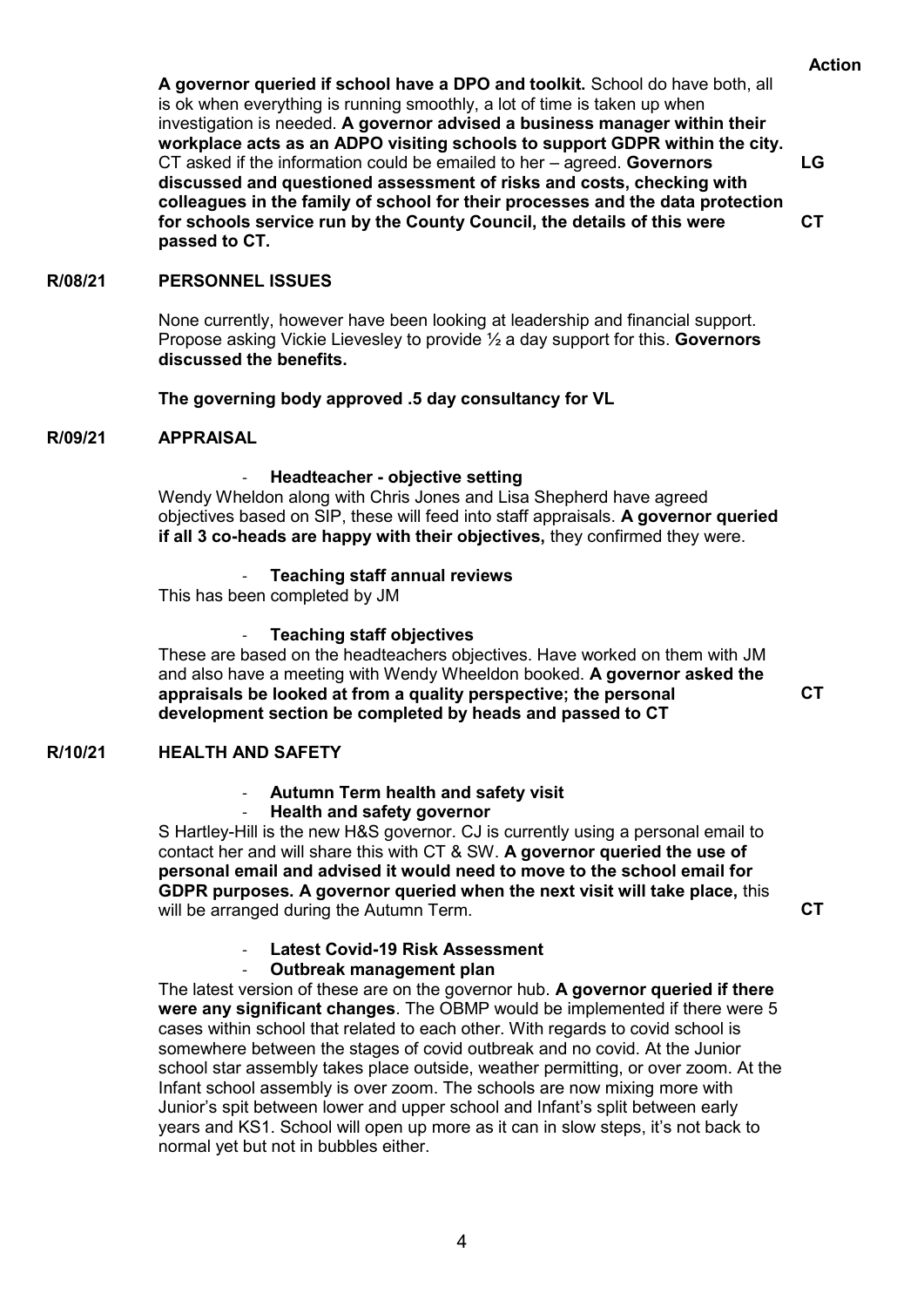### **Action R/11/21 POLICIES to be ratified - Annual review of the Charges and Remissions Policy -** same **- Annual review of the School Pay policy –** defer to next meeting details from the LA for this policy only published on portal today **- Annual review of the Freedom of Information Publication scheme and data protection policy –** not completed defer to next meeting **- Annual review of the Appraisal policy -** same **governor query review date within the document to be updated plus section 4.2 - Annual review of the School Disciplinary (Capability) policy – no update on portal yet (2016 version) –** same, not updated yearly **- Annual review of the Management of Human Resources policy –** same **- Annual review of the Whistleblowing Policy –** achieved summer 21 **CT CT CT**

- **- Annual review of Reporting Staff Absence – Employee Guide –** no update on portal yet but reporting details changed to be CT,JB and SO pages 3/4
- **- Annual review of the procedure for Dealing with Allegations of Abuse against Teachers and Staff –** no update on portal yet but up to date Keeping children safe is cited on Trent Rylands Policy**. Governor query is there a policy for keeping children safe in education.** CT confirmed this and will send a summary of changes out to governors **CT**
- **- Annual review of the School Disciplinary Procedure – Managing Conduct of School Staff –** no update on portal yet – This is part 1 – same
- **- Annual review of the School Disciplinary Procedure – Managing Allegations of School Staff –** no update on portal yet This is part 2 – same
- **- Annual review of the Complaints Procedure –** same
- **- Annual review of the Rarely Cover Policy -** same
- **- Annual review of the staff handbook –** achieved check new staff have. Held at each school to help staff out, will get update at Pupil Outcomes meeting
- **- Annual review of the school dress code –** same. **Governor query does MDSA rule still apply re no tabard with gloves and plastic apron still worn.** CT confirmed this still applies
- **- Annual review of the Policy for Staff Working in Teams –** same
- **- Annual review of the Attendance Management in Schools – Employee Guide – check portal (2017 version)** same not updated yearly
- **- Annual review of the Procedure of Placement of Teaching Assistant Students –** same. This is a very old policy and only held at TV. **Governor query what is it trying to achieve**. It was decided TA students would be managed under the volunteering policy so is no longer required.

**All of the above policies, with the exception of those deferred to the next meeting or no longer required, will be passed for ratification at full governors**

#### **R/12/21 Determination of confidentiality of business**  It was

### **resolved**

that all papers and reports be made available as necessary